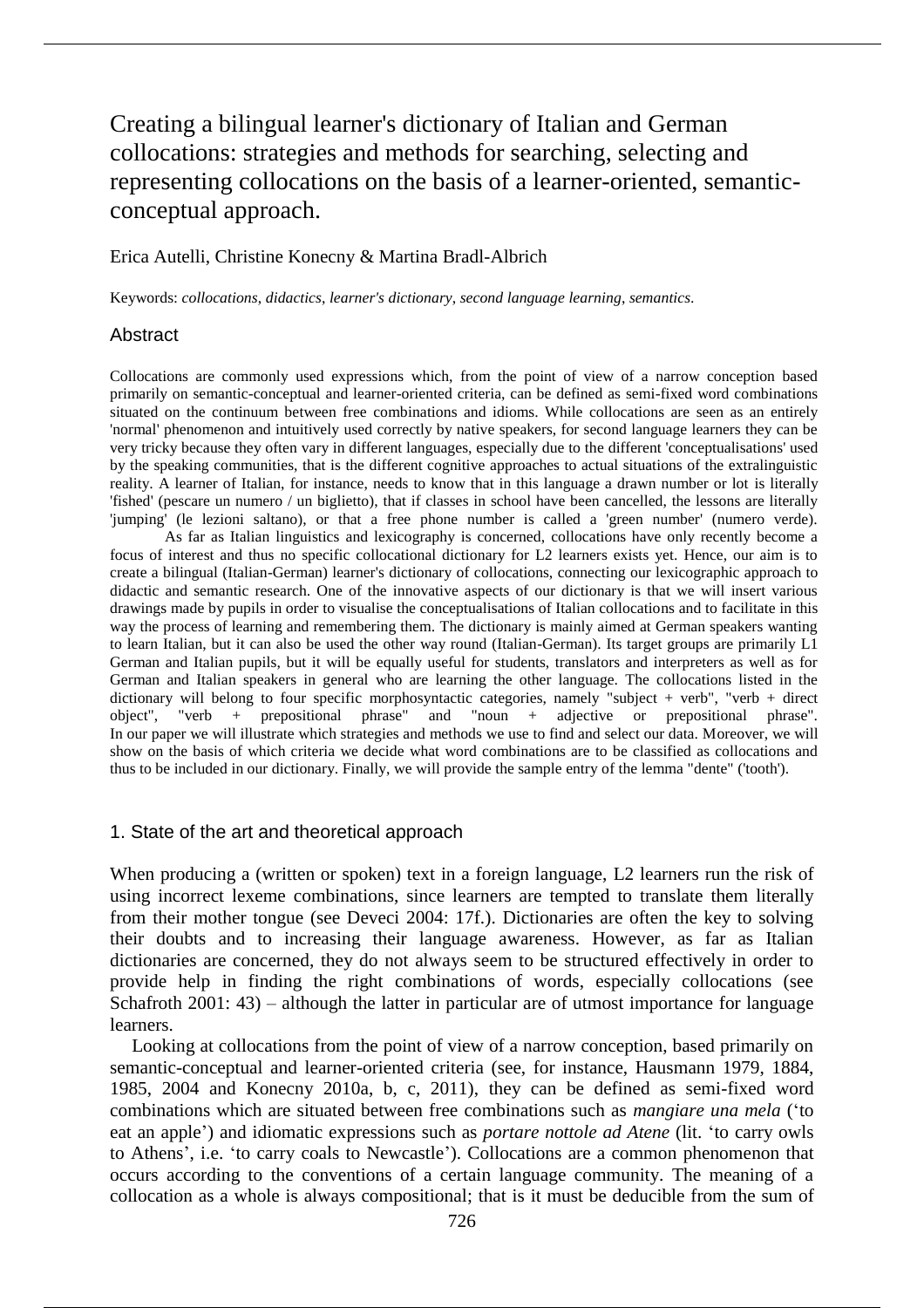the meanings of the single components (therefore, at least one element must be used in its literal meaning). While native speakers see collocations as entirely 'normal' and can intuitively form them correctly, learners of a foreign language may find them very difficult. A learner of Italian, for instance, needs to know that in Italian a nail is not hammered in but 'planted' (*piantare un chiodo*), that, if you miss a train, you have to use the verb 'lose' (*perdere il treno*), that a loose tooth 'dances' (*il dente balla*), a rickety chair 'limps' (*la sedia zoppica*), that a person related by marriage has been 'acquired' (*un parente acquisito*) or that a blank tape or CD is called 'virgin' (*una cassetta* or *un CD vergine*). Hence, foreign language learners cannot be expected to know about the correct expressions (especially when they differ significantly from those of their mother tongue) unless they learn them consciously (or if they are not informed at least about the polysemy of specific lexemes, such as *ballare* meaning, for example, 'dance' or 'be loose'). Therefore it is worth learning collocational word combinations as 'prefabricated' learning packages (see Hausmann 1984: 398).

Yet, collocations like the ones mentioned above are not listed as such in most Italian dictionaries.<sup>1</sup> Moreover, to date no 'explicit' Italian collocational dictionary exists, while in other languages such as English we find several specific dictionaries such as Deuter's *Oxford collocations dictionary for students of English* (2002), Hill and Lewis (1999, 2000), and the well-known BBI, first published in 1986 (see also Benson et al. 1990).<sup>2</sup> 2009, however, finally saw the publication of an Italian dictionary which provides expressions that are tricky for L2 learners and sometimes even unknown to or difficult to 'recall' from the mental lexicon for Italian native speakers. This is Urzì's *Dizionario delle combinazioni lessicali*  (2009), which has already become one of the most important sources for collocational research in Italian linguistics and lexicography. Yet, it is a monolingual dictionary and thus much more difficult to use for foreign language learners than for native speakers. Besides, it is a dictionary of lexical combinations in general (as also suggested by its title), therefore containing not only collocations, but sometimes also free lexeme combinations such as *andare al bar* ('to go to the bar', see Urzì 2009: s. v. *bar*).

In contrast, our aim is to create a bilingual, learner-oriented dictionary of Italian and German collocations and thus to connect lexicography to knowledge obtained from didactic and semantic research in the past years. $3$  This is an innovative approach since no bilingual dictionary of this kind has been published so far. According to the narrow conception mentioned above, a collocation usually consists of a cognitively superordinate lexeme, the socalled 'base', which can be used with one or more subordinate elements called 'collocators' (see Hausmann 1979: 191). For example, the base *dente* ('tooth') can be *otturato* or *piombato* (Germ. *plombiert*, Engl. *filled*), *scalzato* (Germ. *freigelegt*, Engl. *bared*) or *trapanato* (Germ. *aufgebohrt*, Engl. *drilled*). Our dictionary is mainly aimed at German speakers wanting to learn Italian, but it can be used the other way round (Italian-German) as well, because Italian speakers also often have difficulties finding the right collocations in German, see, for example, *lavarsi i denti* (lit. 'to wash one's teeth', i.e. 'to brush one's teeth'), which corresponds to the German expression *sich die Zähne putzen* ('to clean one's teeth'). Thus, while some collocations might have 1:1 equivalents in a foreign language, many of them differ in the various languages, especially because of the different 'conceptualisations' which are used by the numerous speaking communities, that is the different cognitive 'approaches' to actual situations of the extralinguistic reality (see Blumenthal 2006: 79, Siller-Runggaldier 2011: 142). This is why collocations – as it is our intention – should be analysed and represented contrastively and why it is worth providing a bilingual collocational dictionary to German and Italian learners.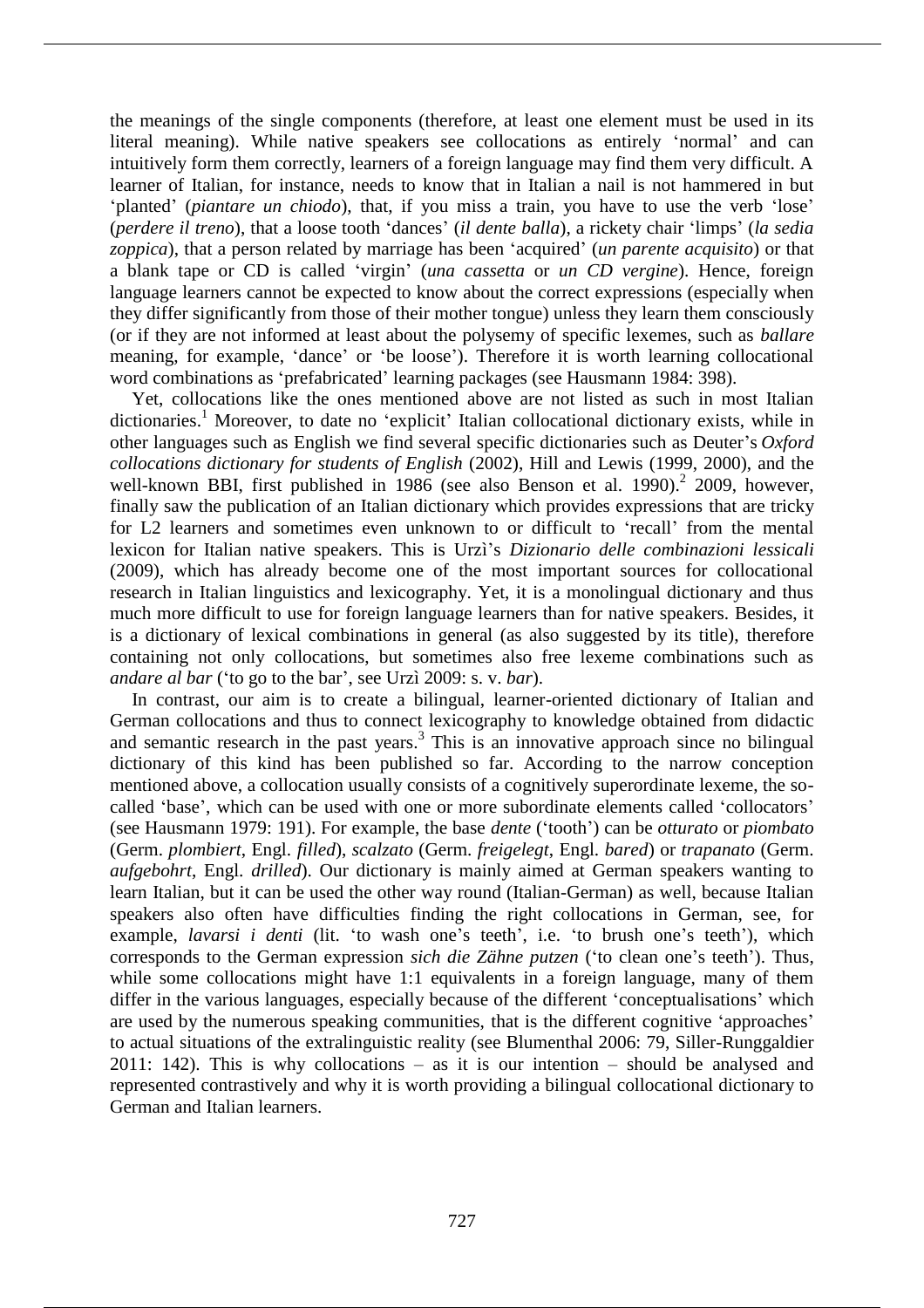## 2. Adopted strategies and methods and structure of the dictionary entries

Due to the huge amount of collocations existing in Italian (and probably in most other languages) and the time schedule planned for our research, it was necessary to reduce *a priori* the number of the bases we are going to analyse. For this purpose, we decided to begin with the nouns belonging to the 'basic vocabulary' of the *Dizionario di base della lingua italiana*  (= DIB 2006) as bases of the collocations. These nouns amount to around 1100, of which about 200 are polyfunctional; that is they can function either as nouns or as other parts of speech and therefore either as bases or collocators (for example *abbagliante*: 1. 'headlight' [noun, potential base], 2. 'bright', 'dazzling', 'glaring' [adjective, potential collocator]).

First, our data will be collected in an HTML database whose contents will then be turned into a book. Initially, the collocations will be collected according to the nominal bases which are listed in alphabetical order, whereas in the dictionary entries themselves the bases and their collocations will be ordered according to the specific settings they belong to; that is they will be put in several thematic groups and sub-groups in order to facilitate language acquisition and the process of memorization for the learners (examples of settings are, among others, 'jobs and working environment' and 'medicine and health'). Moreover, the collocations found will not be given in alphabetic order, but will be listed below the base according to the morpho-syntactic category they belong to. Indeed, our collocations are classified into four morpho-syntactic categories, namely: (1) noun (subject) + verb, (2) verb + noun (direct object), (3) verb + prepositional phrase, (4) noun + adjective or prepositional phrase. Within a single morpho-syntactic category, however, the collocations will be ordered alphabetically according to initial letters of the collocators (see table 1).

On the basis of which criteria do we decide which combinations are to be classified as collocations and hence to be included in our dictionary? The final decision in this regard has to be made for every single example by the team members. We suppose that from the semantic-conceptual point of view there are five main types of collocations (see Konecny 2010a: 597ff., 2010c: 1209, 2011: 296f.): **a)** collocations whose collocator has a very specific meaning (e.g. *digrignare i denti* 'to bare one's teeth'), **b)** collocations whose collocator is polysemous and used in a meaning deviant from its basic meaning, often based on a metaphor (e.g. *il dente balla*, lit. 'the tooth is dancing', i.e. 'the tooth is loose'), **c)** collocations with a semantically vague collocator which can often be considered as stretched verb constructions (e.g. *mettere i denti*, lit. 'to put one's teeth', i.e. 'to cut one's teeth'), **d)** collocations which can be used with only one or only a few specific collocators according to the conventions of the language community, whereas other collocators, which are theoretically possible as well, are excluded (e.g. *levare* [also: *cavare, estirpare, estrarre, strappare, togliere] un dente*, lit. 'to lift a tooth', i.e. 'to pull a tooth', but not: *?tirare un dente*), and **e)** elliptical collocations (e.g. *il rubinetto perde*, lit. 'the tap is losing', i.e. 'the tap is dripping' – in this example the direct object *acqua* 'water' is omitted). If a word combination we have found belongs to one of these five categories and is also didactically relevant, it will be included in our dictionary.

Although our dictionary is dedicated exclusively to collocations, in a few exceptional cases it makes sense to also include other types of word combinations. This is the case, for instance, with a few compounds such as *dente del giudizio* (lit. 'tooth of judgement', i.e. 'wisdom tooth') or *dente a perno* ('pivot tooth'), which from the didactic point of view function much like collocations and hence have to be learned in a similar way, or with semi-idiomatic expressions such as *notte bianca* (lit. 'white night', i.e. 'wakeful night'). Though combinations of this latter type are referred to as 'semi-idioms', they are *not* to be regarded as idioms but as collocations, since at least one part of the combination, that is the base (*notte*), is used in its literal meaning.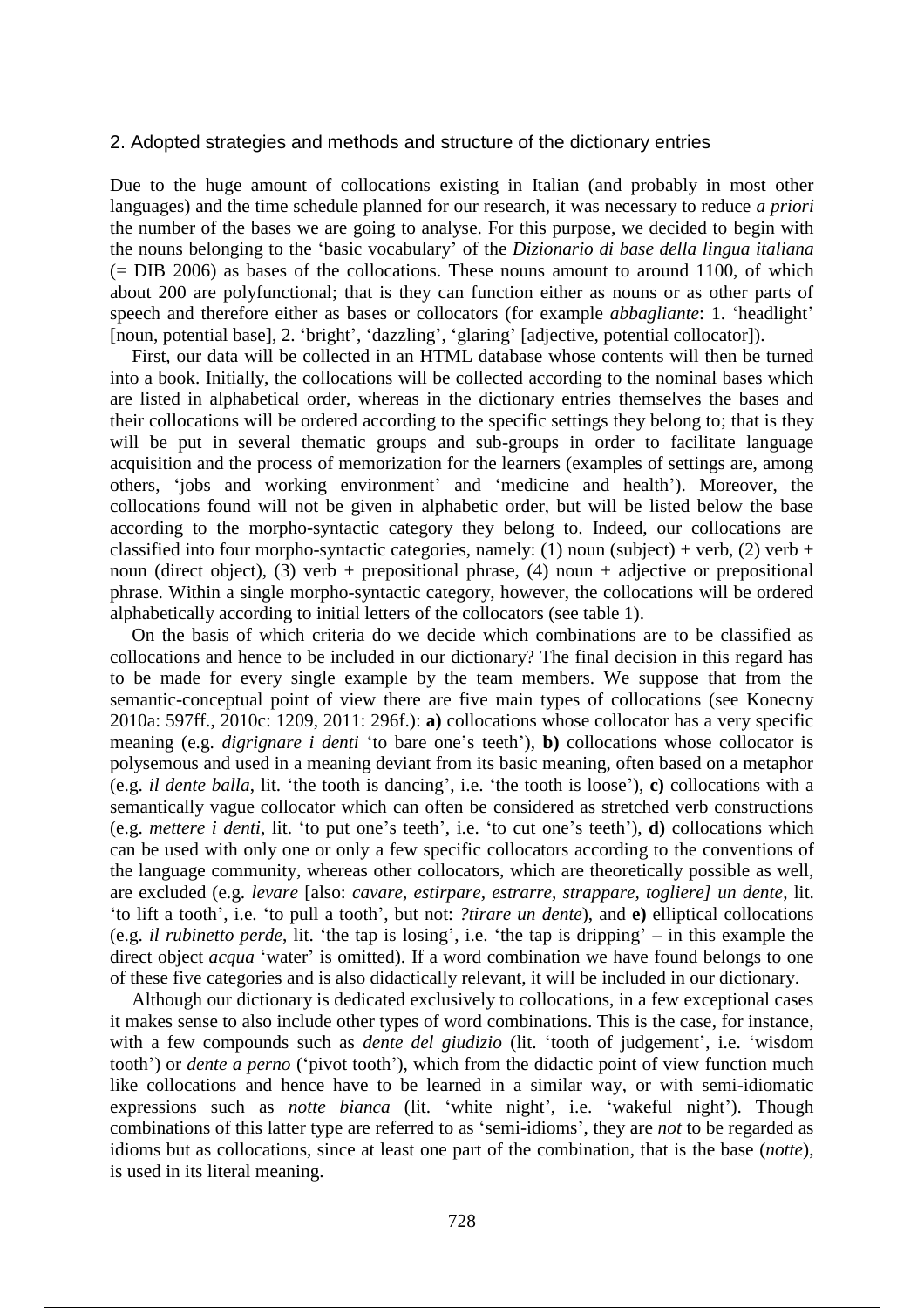The most important question, however, is how the data, respectively the collocations, will be found and selected by our team: How do we find the information we need and which methods can we apply for this purpose? According to Schafroth (2011: 38ff.), there are three main methods of finding collocations: **a)** the introspection of the lexicographers themselves as native speakers (using only this method, however, it is most likely that not all collocations of a given base will be detected), **b)** the analysis of linguistic corpora, and **c)** the consultation of already existing (mono- or bilingual) dictionaries of the language(s) in question (and other languages).

Although the search process, as proposed by Schafroth (2011: 41), should ideally be characterised by a 'pluralism' of methods, for our project we are mainly making use of the methods a) and c). As far as method b) is concerned, its application for our project seems to be less useful than the methods a) and c). The most important reason why the analysis of corpora (= method b) is probably not going to lead to the results needed in our case, is that the narrow, semantic conception of collocations is *not* based on the criterion of frequency. An expression such as *scapolo impenitente* or *incallito* ('confirmed bachelor'), for instance, is definitely a collocation, but will usually not be highly frequent in corpora due to the low frequency of the corresponding situation in the extralinguistic reality. On the other hand, many free lexeme combinations such as *costruire una casa* ('to build a house') may prove highly frequent in the corpora. For the classification of word combinations as collocations their so called 'availability' in the mental lexicon of the speakers (Ital. *disponibilità*) has to be considered as more important than the frequency (see Hausmann 1985: 124, Konecny 2010a: 600f., 2010b: 80, Schafroth 2011: 40, Wotjak 1996: 798).<sup>4</sup> However, for the final phase of our project, we plan to consult the webcorpus PAISÀ (*Platform for Corpus-Assisted Italian Language Learning*, freely available on the Internet), because it is to be considered the largest web corpus of Italian in existence so far and might be a useful source for finding collocations. In addition, we would like to examine texts written by pupils from the South Tyrol (Alto Adige) in order to see what collocations are particularly tricky for them, since they are usually bilingual if not trilingual and therefore often make mistakes because of interference.

The dictionaries we are making use of for our project of are (to date) **a)** the monolingual Italian dictionaries Battaglia and Barberi Squarotti (1961-2002), DIB (1998), DIC (1998), DOC (2005), GRADIT (2000), Sabatini and Coletti (2007-08), Urzì (2009) and Zingarelli (2002), **b)** the bilingual (Italian-German) dictionaries DIT (2008), Giacoma and Kolb (2011), Langenscheidt (2008) and Macchi (2006), **c)** the bilingual Internet dictionaries Eldit (2002), it.LingoStudy.de and LEO (2008-11), and **d)** the monolingual German dictionaries Duden 2 (2010), Duden 10 (2010), Duden 11 (2008) and Quasthoff (2010).

If we take a look at the entries of the lemma *dente* ('tooth') in some of the monolingual Italian dictionaries listed above, we notice for instance that in Devoto and Oli (2012) as well as in Sabatini and Coletti (2007–08) at least some collocations are mentioned (e.g. *digrignare i denti* and *dente del giudizio*), but these are listed among other word combinations such as proverbs (e.g. *la lingua batte dove il dente duole*) and idioms (e.g. *avere il dente avvelenato con* or *contro qcn*.) and thus not identified as collocations. The most useful dictionary for finding Italian collocations is certainly Urzì (2009), yet even here not all important collocations for L2 learners are mentioned (this is the case, for instance, with the collocation *scalzare un dente*). For this reason, we are also consulting several bilingual dictionaries (Italian-German, both electronic and print dictionaries) as well as a few monolingual German dictionaries which are likely to contain collocations (in this case, obviously, we have to look up the collocations under the entry *Zahn* [= *dente*]). In this way we hope to 'capture' as many scenes as possible that are connected with the entity 'tooth' and for whose linguistic realisation in Italian we use the lexeme *dente*. If we take a look, however, at the entries of *dente* in bilingual dictionaries such as Langenscheidt (2008), we detect several deficits as well: Free combinations such as *il dente fa male* ('the tooth hurts'), for instance, are not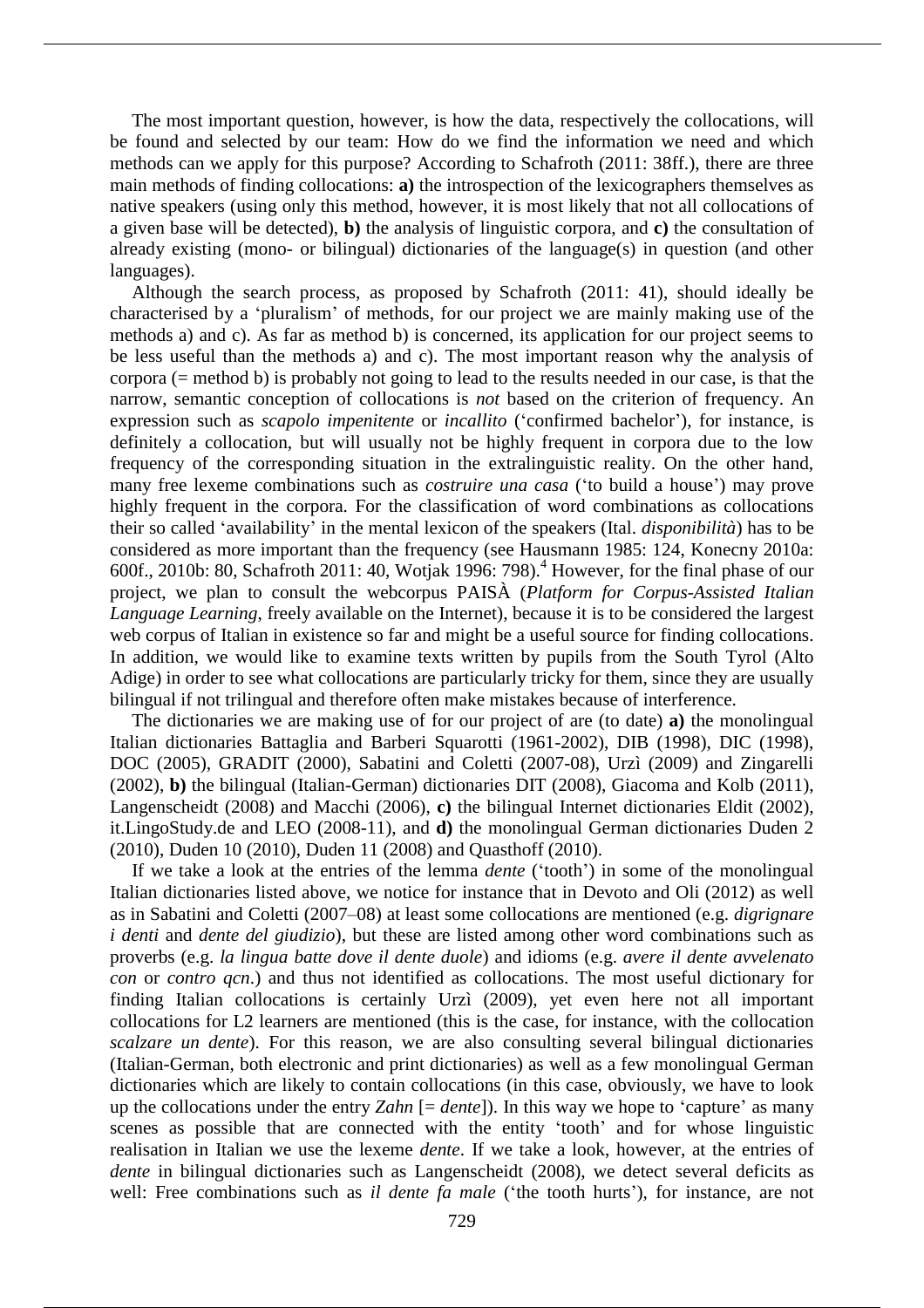distinguished or listed separately from collocations such as *il dente balla* ('the tooth is loose'). These few examples shall be sufficient to show that in traditional (monolingual and bilingual) Italian dictionaries obviously no clear distinction is made between different categories of lexeme combinations such as free combinations, idioms, proverbs and collocations. Therefore, our intention is to identify and list in our dictionary only those word combinations which must be considered as collocations according to our narrow and learner-oriented conception, allowing however also the entry of a few compounds which have to be learned in a similar way, such as *dente caduco* (or: *da latte*, i.e. 'milk tooth').

The information of each entry within our dictionary will be given in two columns. In this way the learners have the possibility not only to look up the correct expressions, but also to learn them directly from the entries in the book. The following figure shows what our entry of *dente* ('tooth') will look like. As we can see, for each entry the learners can find the correct German translation(s) and  $-$  in the case of a metaphorical collocator  $-$  also its literal translation. All lemmas sharing the same collocators with the base in question will be referred to by the sign ' $\Leftrightarrow$ ' (directly after the collocations containing the respective collocators). This is to give more information about the collocators as well as to help improve the learners' L2 competence. In order to visualise the examples and facilitate the process of learning, remembering and recalling collocations we will also provide various pictures drawn by pupils. The main reason for this is that our target groups are primarily L1 German and Italian pupils who are learning the other language. However, because collocations are such a complex topic, adults will also need our dictionary. It can for instance be particularly useful for students of the two languages but also for translators and interpreters as well as for people in general who would like to improve their language skills.

| il DENTE (m.)                              |                                                                                                                                                                                                                                                                                                                                            | der ZAHN (m.)                                                                                                                                                                                                                                                                                                                                                                                                                                                   |  |
|--------------------------------------------|--------------------------------------------------------------------------------------------------------------------------------------------------------------------------------------------------------------------------------------------------------------------------------------------------------------------------------------------|-----------------------------------------------------------------------------------------------------------------------------------------------------------------------------------------------------------------------------------------------------------------------------------------------------------------------------------------------------------------------------------------------------------------------------------------------------------------|--|
|                                            | Typ 1: Substantiv (Subjekt) + Verb                                                                                                                                                                                                                                                                                                         |                                                                                                                                                                                                                                                                                                                                                                                                                                                                 |  |
| ▪                                          | il dente balla (auch: dondola,<br>traballa, si muove, [selten]:<br>tentenna); a qcn. balla,<br>dondola un dente / il dente<br>traballante (auch: che balla,<br>che dondola a qcn., che si<br>muove)<br>Mi balla un dente.                                                                                                                  | der Zahn wackelt (auch: ist locker) (wörtl.: "tanzt"); jmdm. wackelt<br>п<br>ein Zahn / der wackelnde, lockere Zahn<br>Mir wackelt ein Zahn.                                                                                                                                                                                                                                                                                                                    |  |
| ■<br>■<br>■                                | il dente balla<br>il dente si caria / il dente cariato<br>Un dente ben curato non si caria spesso.<br>un dente spunta, sta spuntando (a qcn.) (auch: nasce, sta nascendo<br>[a qcn.], compare)<br>Quando spuntano normalmente i primi denti?<br>(a qcn.) cade un dente<br>Oggi mentre ero nella mensa della scuola mi è caduto un dente da | der Zahn fault (auch: wird faul, kariös) / der faule, kariöse Zahn<br>п<br>Ein gut gepflegter Zahn wird meist nicht faul.<br>(jmdm.) kommt ein Zahn, ein Zahn bricht durch (wörtl. [in etwa]:<br>п<br>"die Zahnspitze [la punta] taucht auf"; nascere = wörtl.: entstehen;<br>comparire = wörtl.: erscheinen)<br>Wann kommen normalerweise die ersten Zähne?<br>(jmdm.) fällt ein Zahn aus<br>п<br>Als ich heute in der Schulkantine war, ist mir ein Milchzahn |  |
| ■                                          | latte.<br>(a qcn.) si rompe un dente<br>Due mesi fa mi si era rotto un dente otturato da ormai chissà quanti<br>anni fa. Nel tentativo di rifare l'otturazione il dentista ha notato che<br>sotto c'era una nuova carie.                                                                                                                   | ausgefallen.<br>(jmdm.) bricht ein Zahn ab<br>$\blacksquare$<br>Vor zwei Monaten war mir ein Zahn abgebrochen, der schon seit wer<br>weiß wie vielen Jahren plombiert war. Beim Versuch, ihn nochmals zu<br>plombieren, hat der Zahnarzt bemerkt, dass sich darunter eine neue<br>Karies gebildet hatte.                                                                                                                                                        |  |
| Typ 2: Verb + Substantiv (direktes Objekt) |                                                                                                                                                                                                                                                                                                                                            |                                                                                                                                                                                                                                                                                                                                                                                                                                                                 |  |
| ٠<br>■                                     | battere i denti (z.B. dal freddo)<br>$\Leftrightarrow$ <b>MANO</b> (vgl. battere le mani)<br>Quando abbiamo freddo o proviamo paura battiamo i denti.<br>devitalizzare un dente / un dente devitalizzato                                                                                                                                   | mit den Zähnen klappern (auch: jmdm. klappern die Zähne) (z.B.<br>п<br>vor Kälte) (wörtl.: "schlagen")<br>Wenn uns kalt ist oder wir Angst verspüren, klappern wir mit den<br>Zähnen.<br>einen Zahn abtöten (auch [nur med.]: devitalisieren) / ein<br>п                                                                                                                                                                                                        |  |
|                                            | Perché spesso bisogna devitalizzare un dente cariato?                                                                                                                                                                                                                                                                                      | abgetöteter Zahn<br>Warum muss man einen faulen Zahn oftmals abtöten?                                                                                                                                                                                                                                                                                                                                                                                           |  |
| ■                                          | digrignare i denti (auch: arrotare i denti)                                                                                                                                                                                                                                                                                                | die Zähne fletschen (auch übertragen im Sinne von "sich auf eine<br>п<br>Auseinandersetzung vorbereiten'); auch [andere Bedeutung]: mit den                                                                                                                                                                                                                                                                                                                     |  |

**Table 1.** Entry of *dente*.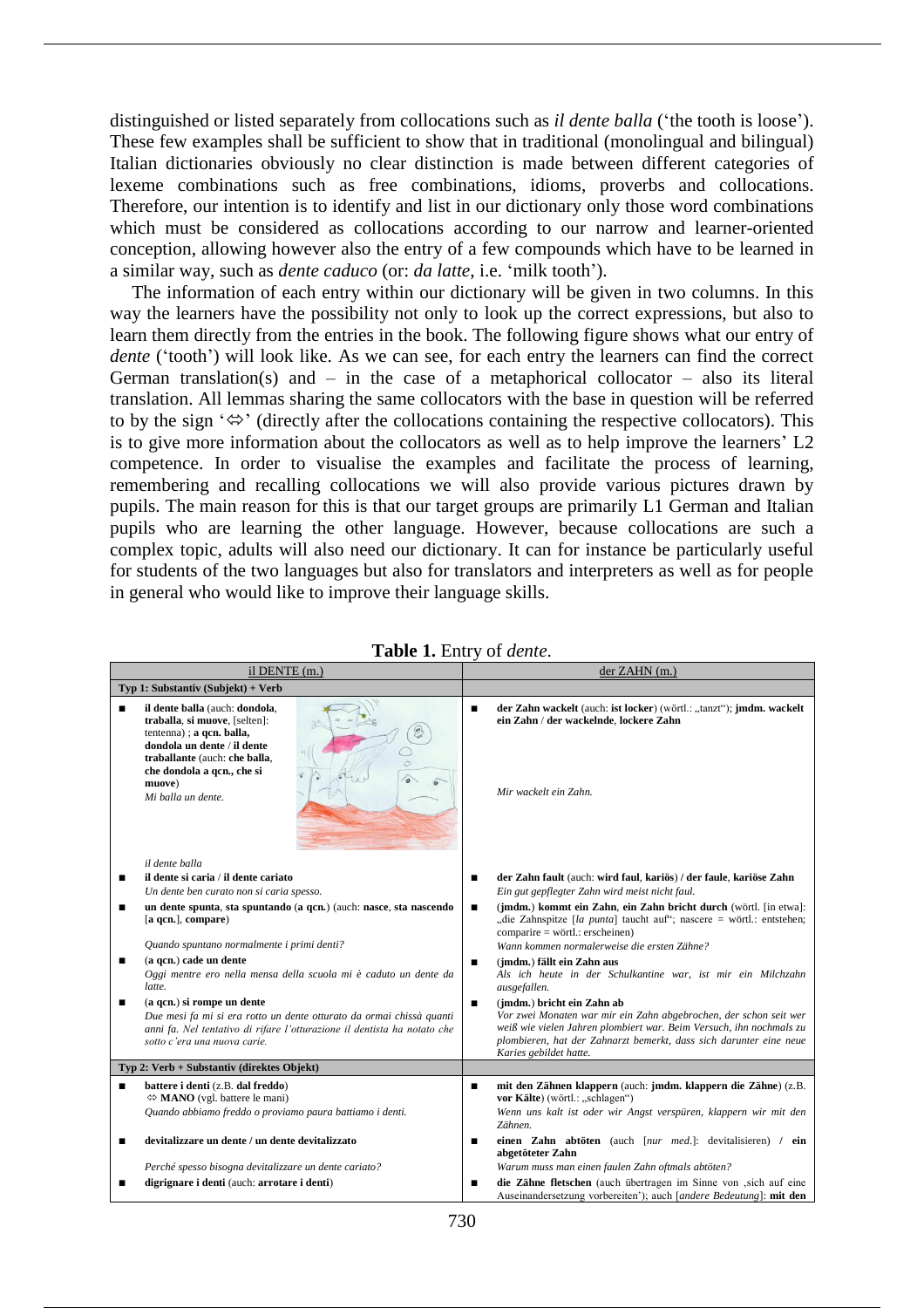|   |                                                                                                                                                  |                | Zähnen knirschen                                                                                                                                                                                                                                                                                      |
|---|--------------------------------------------------------------------------------------------------------------------------------------------------|----------------|-------------------------------------------------------------------------------------------------------------------------------------------------------------------------------------------------------------------------------------------------------------------------------------------------------|
|   | È sempre meglio non avvicinarsi a un cane che digrigna i denti.                                                                                  |                | Es ist immer besser, sich keinem Hund zu nähern, der die Zähne                                                                                                                                                                                                                                        |
|   |                                                                                                                                                  |                | fletscht.                                                                                                                                                                                                                                                                                             |
|   | Il fenomeno del digrignare i denti nel sonno è piuttosto frequente ai<br>nostri giorni ed è senz'altro in relazione con lo stress quotidiano cui |                | Das Phänomen des Zähneknirschens im Schlaf ist heutzutage relativ<br>weit verbreitet und hängt zweifellos mit dem Stress zusammen, dem                                                                                                                                                                |
|   | siamo sottoposti.                                                                                                                                |                | wir täglich ausgesetzt sind.                                                                                                                                                                                                                                                                          |
| п | (farsi) fare la pulizia dei/ai denti                                                                                                             | п              | (sich) die Zähne polieren (lassen)                                                                                                                                                                                                                                                                    |
|   | Almeno una volta all'anno si deve andare a farsi fare la pulizia dei                                                                             |                | Man sollte sich mindestens einmal im Jahr die Zähne polieren lassen.                                                                                                                                                                                                                                  |
|   | denti.                                                                                                                                           | п              |                                                                                                                                                                                                                                                                                                       |
| п | incapsulare un dente / un dente incapsulato                                                                                                      |                | einen Zahn überkronen (wörtl.: "einkapseln") / ein überkronter<br>Zahn                                                                                                                                                                                                                                |
|   | Perché un dente possa essere incapsulato, occorre che sia limato, cioè                                                                           |                | Um einen Zahn überkronen zu können, muss er vorher abgefeilt, das                                                                                                                                                                                                                                     |
|   | ridotto di volume tanto da creare lo spazio necessario alla capsula.                                                                             |                | heißt kleiner gemacht werden, sodass der nötige Platz für die Krone<br>geschaffen wird.                                                                                                                                                                                                               |
| п | lavarsi (auch: lavare) i denti                                                                                                                   | п              | (sich) die Zähne putzen (wörtl.: "[sich] waschen")                                                                                                                                                                                                                                                    |
|   | Una delle regole più preziose per avere denti splendenti, è lavare i<br>denti dopo ogni pasto.                                                   |                | Eine der wertvollsten Regeln, um glänzende Zähne zu haben, besteht<br>darin, die Zähne nach jeder Mahlzeit zu putzen.                                                                                                                                                                                 |
| п | levare (auch: cavare, estirpare, estrarre, strappare, togliere) un<br>dente                                                                      | п              | einen Zahn ziehen (auch: entfernen; [ugs.:] ausreißen) (wörtl.:<br>"[hoch]heben")                                                                                                                                                                                                                     |
|   | Oggi il dentista mi ha levato un dente.                                                                                                          |                | Heute hat mir der Zahnarzt einen Zahn gezogen.                                                                                                                                                                                                                                                        |
| г | mettere i denti                                                                                                                                  | п              | Zähne bekommen<br>(auch: <b>zahnen</b> )<br>(wörtl.:<br>Zähne<br>"die                                                                                                                                                                                                                                 |
|   | Le mie figlie hanno messo i denti tardissimo.                                                                                                    |                | setzen/legen/stellen")<br>Meine Töchter haben erst sehr spät ihre Zähne bekommen.                                                                                                                                                                                                                     |
| п | mostrare i denti (a qcn.)                                                                                                                        | п              | die Zähne blecken / (jmdm.) die Zähne zeigen                                                                                                                                                                                                                                                          |
|   | Il mio cane non vuole mai uscire di casa. Oggi mi ha persino mostrato<br>i denti.                                                                |                | Mein Hund möchte nie aus dem Haus gehen. Heute hat er mir sogar<br>die Zähne gezeigt.                                                                                                                                                                                                                 |
| п | otturare (auch: piombare) un dente / un dente otturato (auch:                                                                                    | п              | einen Zahn plombieren (auch [seltener]: füllen, mit einer Füllung                                                                                                                                                                                                                                     |
|   | piombato)                                                                                                                                        |                | versehen) (wörtl.: "füllen", "abdichten") / ein plombierter Zahn                                                                                                                                                                                                                                      |
|   | Mi fa male un dente piombato.                                                                                                                    |                | Ein plombierter Zahn tut mir weh.                                                                                                                                                                                                                                                                     |
| п | non avere denti buoni (auch: avere dei denti messi male)                                                                                         | п              | schlechte / keine guten Zähne haben                                                                                                                                                                                                                                                                   |
|   | I tuoi denti sono messi male? Non li hai curati?                                                                                                 |                | Hast du schlechte Zähne? Hast du sie nicht gepflegt?                                                                                                                                                                                                                                                  |
| п | piantare i denti (nella mano a/di qcn.)<br>$\Leftrightarrow$ <b>CHIODO</b> (vgl. piantare un chiodo)                                             | $\blacksquare$ | (jmdm.) (z.B. in die Hand) beißen (wörtl.: "jmdm. die Zähne in die<br>Hand "[ein]pflanzen")                                                                                                                                                                                                           |
|   | Ho voglia di piantare i denti in un bombolone.                                                                                                   | п              | Ich habe Lust, in einen Krapfen zu beißen.<br>(jmdm.) einen Zahn ausschlagen (im Pl. auch: [jmdm.] die Zähne                                                                                                                                                                                          |
| п | rompere un dente (a qcn.)                                                                                                                        |                | einschlagen)                                                                                                                                                                                                                                                                                          |
|   | rompersi un dente                                                                                                                                |                | sich einen Zahn ausschlagen (auch: abbrechen, ausbrechen;                                                                                                                                                                                                                                             |
|   |                                                                                                                                                  |                | [kontextabhängig:] ausbeißen)<br>In der Komödie "Der Gott des Gemetzels" haben die elfjährigen                                                                                                                                                                                                        |
|   | Nella commedia "Il Dio del massacro" i figli undicenni di due<br>famiglie hanno uno scontro durante il quale l'uno rompe i denti<br>dell'altro.  |                | Söhne zweier Familien eine Auseinandersetzung, bei der einer dem<br>anderen die Zähne einschlägt.                                                                                                                                                                                                     |
| ■ | sbiancare i denti                                                                                                                                | п              | die Zähne bleichen (auch: bleachen) (wörtl.: "weiß machen")                                                                                                                                                                                                                                           |
|   | Esistono delle apposite strisce per sbiancare i denti.                                                                                           |                | Zum Bleichen der Zähne gibt es spezielle Bleaching-Streifen.                                                                                                                                                                                                                                          |
| п | scalzare un dente / un dente scalzato                                                                                                            | п              | eine Zahnwurzel freilegen (wörtl. [in etwa]: "einem Zahn die Schuhe<br>und die Strümpfe ausziehen") / eine freigelegte Zahnwurzel                                                                                                                                                                     |
|   | Ho paura che il dentista mi voglia scalzare un dente.                                                                                            |                | Ich habe Angst, dass mir der Zahnarzt eine Zahnwurzel freilegen                                                                                                                                                                                                                                       |
|   |                                                                                                                                                  |                | möchte.                                                                                                                                                                                                                                                                                               |
| п | stringere (auch: serrare) i denti / (a) denti stretti (auch: serrati)<br>$\Leftrightarrow$ <b>PUGNO</b> (vgl. stringere il pugno / i pugni)      | п              | <b>die Zähne zusammenbeißen</b> (wörtl.: "[zu]drücken", serrare = wörtl.:<br>"schließen") / (mit) zusammengebissene(n) Zähnen (sowohl kon-<br>kret als auch übertragen im Sinne von ,ein Höchstmaß an Selbst-<br>beherrschung aufbieten, um etw. Unangenehmes / Schmerzhaftes<br>ertragen zu können') |
|   | Ricordo mia nonna, che stringeva i denti dal dolore per la sua artrosi.                                                                          |                | Ich erinnere mich an meine Großmutter, die wegen ihrer Arthrose                                                                                                                                                                                                                                       |
|   |                                                                                                                                                  |                | immer die Zähne vor Schmerz zusammenbiss.                                                                                                                                                                                                                                                             |
| г | trapanare un dente                                                                                                                               | п              | an einem Zahn bohren<br>Um an einem Zahn zu bohren, muss nicht immer eine Narkose                                                                                                                                                                                                                     |
|   | Non sempre per trapanare un dente si effettua anestesia.                                                                                         |                | gegeben werden.                                                                                                                                                                                                                                                                                       |
|   | Typ 3: Verb + Präpositionalphrase                                                                                                                |                |                                                                                                                                                                                                                                                                                                       |
| п | $[ugs.]$ mettere $(qcs.)$ sotto i denti                                                                                                          | п              | [ugs.] (sich) (etw.) zwischen die Zähne schieben (wörtl.:                                                                                                                                                                                                                                             |
|   | Se non metto sempre qualcosa sotto i denti divento pazzo.                                                                                        |                | "setzen/legen/stellen") (auch übertragen im Sinne von , etwas essen")<br>Wenn ich mir nicht ständig etwas zwischen die Zähne schiebe, werde                                                                                                                                                           |
|   |                                                                                                                                                  |                | ich verrückt.                                                                                                                                                                                                                                                                                         |
|   | Typ 4: Substantiv + Adjektiv oder Präpositionalphrase                                                                                            |                |                                                                                                                                                                                                                                                                                                       |
| п | il dente aguzzo (auch: affilato) VS. il dente ottuso<br>Abbiamo potuto osservare le ossa di dinosauri con i denti aguzzi.                        | п              | der scharfe Zahn VS. der stumpfe Zahn<br>Wir konnten Dinosauierskelette mit scharfen Zähnen anschauen.                                                                                                                                                                                                |
| п | (avere) (i) denti bianchi                                                                                                                        | п              | weiße Zähne (haben)                                                                                                                                                                                                                                                                                   |
|   | (avere) (i) denti ingialliti (auch: gialli)                                                                                                      |                | gelbe Zähne (haben)                                                                                                                                                                                                                                                                                   |
|   | il dente (bianco) smagliante                                                                                                                     |                | der strahlende / strahlend weiße Zahn                                                                                                                                                                                                                                                                 |
|   | Vi sono alcuni rimedi naturali per ottenere dei denti bianchi, lucidi e<br>smaglianti.                                                           |                | Es gibt einige Naturheilmittel um weiße, glänzende und strahlende<br>Zähne zu bekommen.                                                                                                                                                                                                               |
| п | il dente caduco / da latte                                                                                                                       | п              | der Milchzahn (caduco = wörtl.: "hinfällig", "vergänglich", vgl.                                                                                                                                                                                                                                      |
|   | VS. i denti permanenti<br>il dente incisivo<br>VS. il dente canino                                                                               |                | cadere = fallen) VS. die bleibenden (auch: zweiten) Zähne<br>der Schneidezahn<br>VS. der Eckzahn (wörtl.: "der Hundezahn")                                                                                                                                                                            |
|   | VS. il dente premolare                                                                                                                           |                | VS. der (vordere) Backenzahn (wörtl.: "der vordere Schleifzahn")                                                                                                                                                                                                                                      |
|   | VS. il dente molare                                                                                                                              |                | VS. der (hintere) Backenzahn (wörtl.: "der Schleifzahn")<br>VS. der Weisheitszahn (wörtl.: "der Zahn des Urteils")                                                                                                                                                                                    |
|   | VS. il dente del giudizio<br>I denti da latte compaiono per primi.                                                                               |                | Die Milchzähne kommen als erste.                                                                                                                                                                                                                                                                      |
|   |                                                                                                                                                  |                |                                                                                                                                                                                                                                                                                                       |
|   |                                                                                                                                                  |                |                                                                                                                                                                                                                                                                                                       |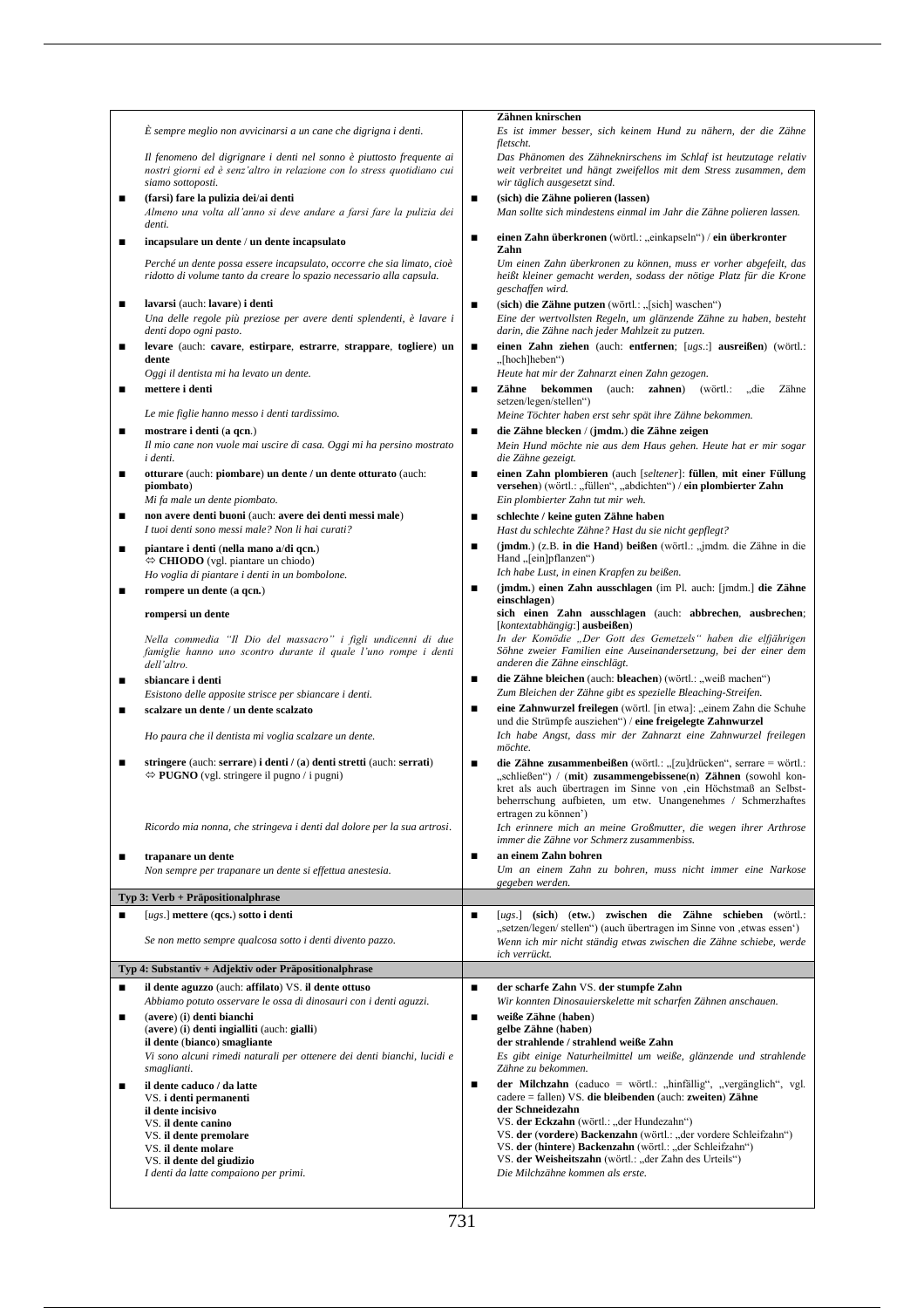

## 3. Conclusion

As has been demonstrated in the previous chapters, collocations are commonly found expressions which are used in everyday life and are therefore very important for language learners. If they are not learned explicitly by L2 learners, they can often be a treacherous 'trap' for them, because in many cases the same extralinguistic referent or the same concept is lexicalised in a different way in various languages, reason why L2 learners are often tempted to translate a collocation literally from their mother tongue. Therefore, the task of lexicography and language didactics consists in identifying interlingual divergencies, especially those that can be explained by different conceptualisations of the extralinguistic reality.

We would like to point out that in the geographic area around the University of Innsbruck, namely in the Tyrol, the comparison of Italian and German collocations and the availability of a specialised dictionary like ours is of particular interest, especially in the Italian South Tyrol (Alto Adige), but also in the Austrian North and East Tyrol, where often knowledge of both languages is required and many people need both languages every day, but nevertheless frequently have difficulties in using the correct collocations. Therefore, since 2010 we have been collaborating with several Tyrolean schools (both elementary and secondary schools), in order to make teachers and pupils aware of the importance of collocations and help them begin to reflect upon differences between Italian and German (as well as between these two and other languages).

The nouns belonging to the basic vocabulary of the DIB (2006) have already been identified and counted by our team. We are now analysing the combinatorial potential of the noun bases using several dictionaries and our own introspection as native Italian and German speakers. We are planning to add the sample sentences for each collocation beginning from April 2012 and to then export all data to the database. The publication of the book is planned for the beginning of 2013. Starting in the summer of 2012 further information about our project will be available also on the website www.kollokation.at.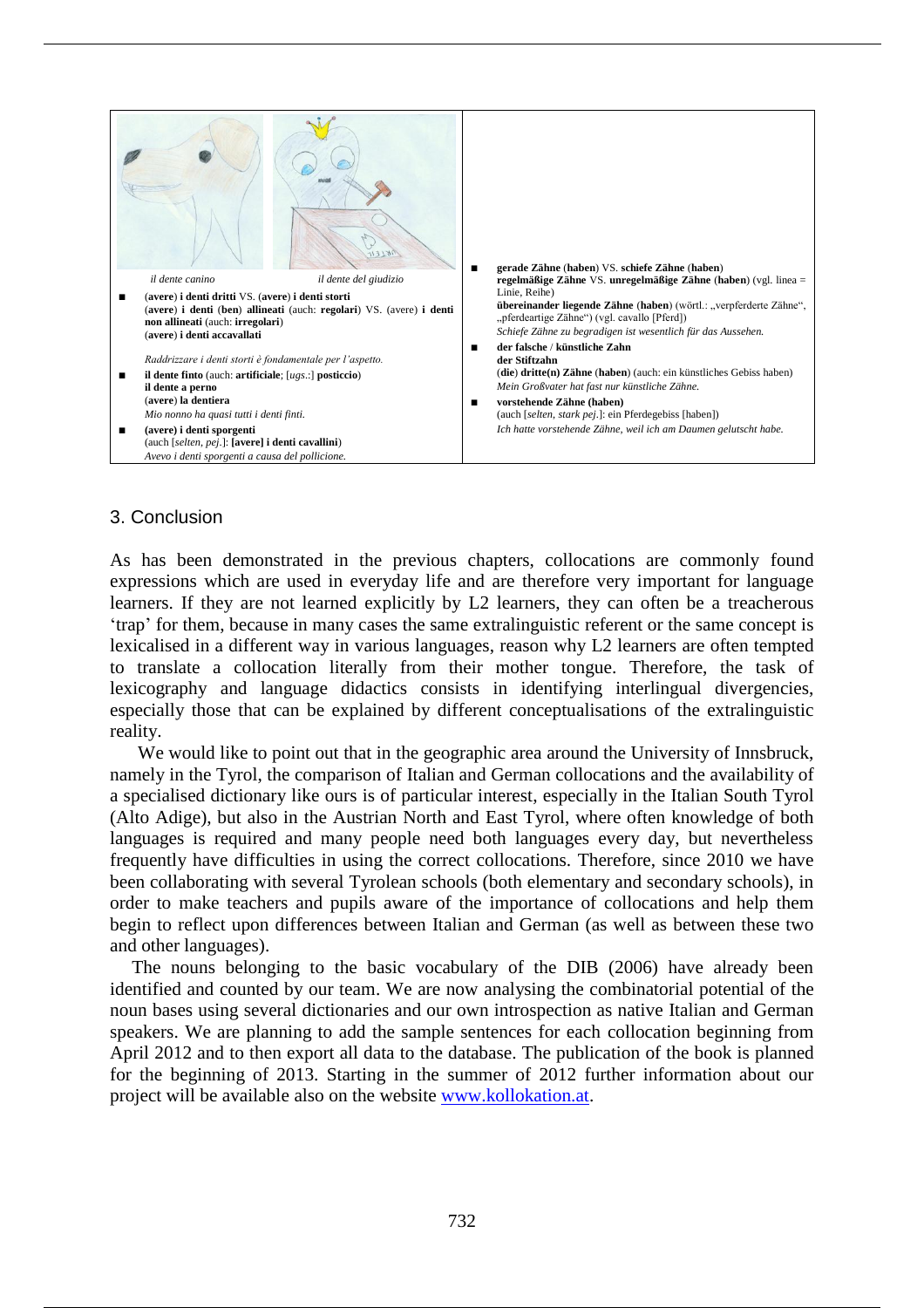### **Notes**

 $1$ <sup>1</sup> However, we can find at least some collocations in the dictionaries of Conte and Boss (1993, 1989) and Giacoma and Kolb (2001) as well as in the collections of various fixed expressions compiled by Frenzel and Ross (1974), Geninasca (1988), Lapucci (1990), Leghissa and Griesheim (1971), Lurati (2001), Quartu (1993), Radicchi (1985), Reichert (2006), Sellner (2001), Sorge (2001), Turrini et al. (1995), and Zardo (2001).

<sup>2</sup>As far as French is concerned, see for example Beauchesne (2001), Gonzáles Rodríguez (2004), Grobelak (1990), Ilgenfritz et al. (1989) and Zinglé and Brobeck-Zinglé (2003). For Spanish see, for instance, Redes (2004).

This work is being done within a research project that has been in progress at the University of Innsbruck since 2010 and is financially supported by the Italian autonomous province of Bolzano-South Tyrol (Autonome Provinz Bozen-Südtirol, Abteilung Bildungsförderung, Universität und Forschung) and the Scientific Fund of the Austrian province of the Tyrol (Tiroler Wissenschaftsfonds TWF). The members of the project team are Christine Konecny (project manager), Erica Autelli and Martina Bradl-Albrich. The database is created and supervised by Niko Hofinger.

<sup>4</sup>As far as other, already existing corpora of the Italian language are concerned, their analysis does not seem to be particularly meaningful for our aims: The well-known LIZ-corpus (*Letteratura italiana Zanichelli*, 2001), for example, although it is a very large corpus which is certainly useful for many purposes, is exclusively a literary corpus which contains texts written by Italian authors up to Gabriele D'Annunzio, namely up to the 1950's. This means that the language used is old-fashioned and the corpus is therefore not very relevant for contemporary every day speech. The BADIP (2003-10) and the *Corpus di italiano parlato* edited by Cresti (2000), on the other hand, are corpora of spoken Italian which are not very large comparatively and therefore do not seem to contain a lot of collocations (see Schafroth 2011: 38). Finally, corpora such as newspapers or those concerned with jargons would be too specific for our learner-oriented dictionary.

## References

#### **A. Dictionaries**

- **Battaglia, S. and G. Barberi Squarotti 1961-2002.** *Grande dizionario della lingua italiana*. Torino: UTET.
- **BBI 1986 = Benson, M., E. Benson, and R. Ilson 1986.** *The BBI Combinatory Dictionary of English. A Guide to Word Combinations.* Amsterdam and Philadelphia: Benjamins.
- **Beauchesne, J. 2001.** *Dictionnaire des cooccurrences.* Montréal et al.: Guérin.
- **Benson, M., E. Benson, and R. Ilson 1990.** *Student's Dictionary of Collocations*. Berlin: Cornelson.
- **Conte, G. and H. Boss 1989.** *Wörterbuch der Rechts- und Wirtschaftssprache – Dizionario giuridico ed economico II: Deutsch-Italienisch*. (Fourth Edition.) München: Beck and Milano: Giuffrè.
- **Conte, G. and H. Boss 1993.** *Wörterbuch der Rechts- und Wirtschaftssprache – Dizionario giuridico ed economico I: Italienisch-Deutsch*. (Fourth Edition.) München: Beck and Milano: Giuffrè.
- **Deuter, M. (ed.) 2002**. *Oxford Collocations Dictionary for Students of English*. Oxford et al.: OUP.
- **Devoto, G. and G. C. Oli 2012.** *Il Devoto-Oli 2012*. Le Monnier: Firenze.
- **DIB 1996 = De Mauro, T. and G. G. Moroni 1996.** *DIB – Dizionario di base della lingua italiana.* Torino: Paravia.
- **DIC 1998 = Cortelazzo, M. A. 1998.** *DIC – Dizionario dell'italiano contemporaneo. 20000 vocaboli dell'uso moderno, sillabazione e pronuncia, informazioni grammaticali, definizioni ed esempi, sinonimi, contrari, storie di parole*. Brescia: Ed. La Scuola.
- **DIT 2008 = Andreozzi, S. 2008.** *DIT – Dizionario tedesco-italiano, italiano-tedesco. Con CD-Rom*. Torino: Paravia.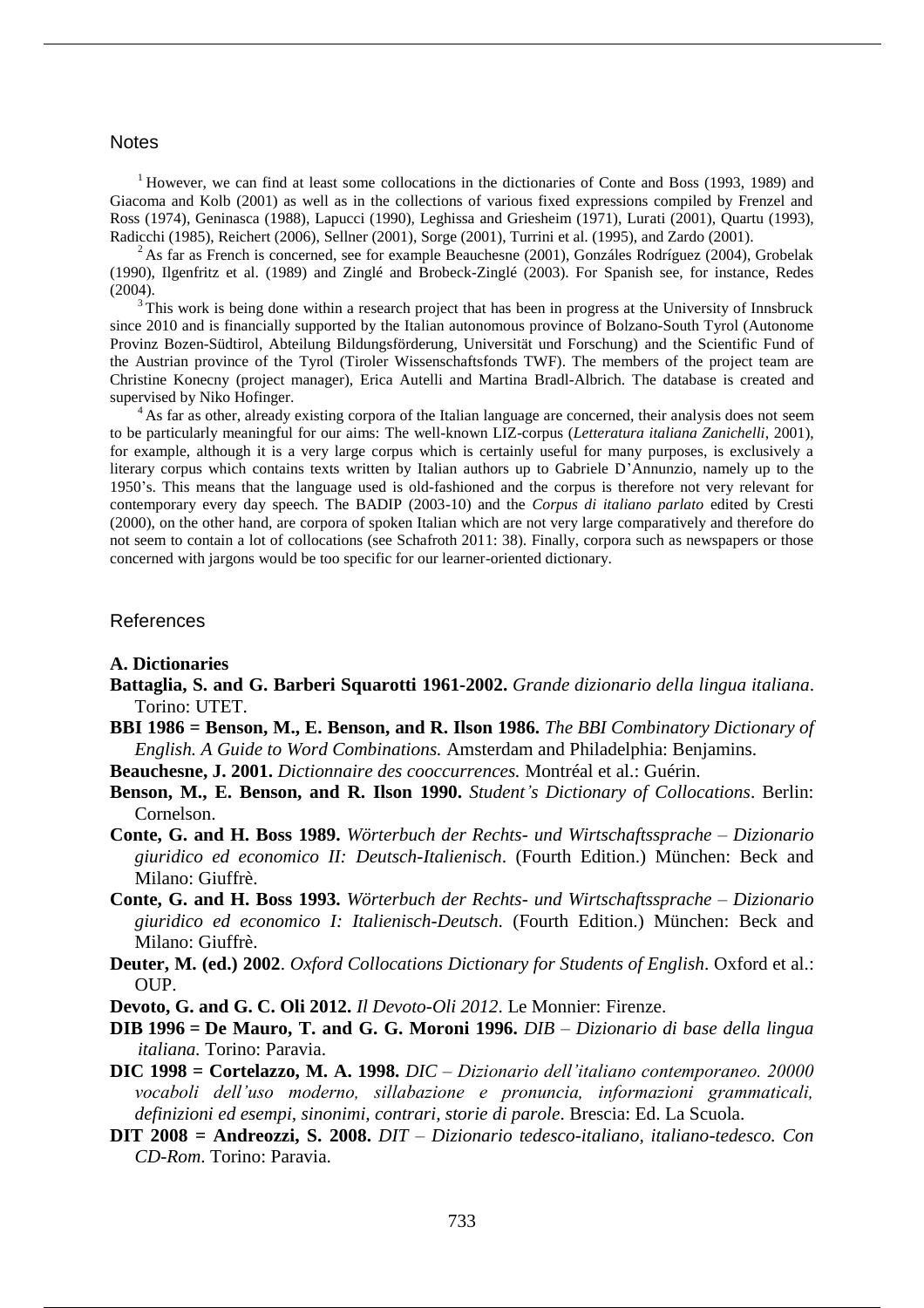- **DOC 2005 = Devoto, G. and G. C. Oli 2005.** *Il nuovo Devoto-Oli compatto. Con fascicolo e CD-Rom*. Firenze: Le Monnier.
- **Duden 2 2010 = Drosdowski, G. et al. 2010.** *Der Duden in 12 Bänden. Band 2 – Das Stilwörterbuch: Grundlegend für gutes Deutsch. Mehr als 100.000 Satzbeispiele, Wendungen, Redensarten und Sprichwörter*. (Ninth Edition.) Mannheim: Bibliographisches Institut.
- **Duden 10 2010 = Müller, W. 2010.** *Der Duden in 12 Bänden. Band 10 – Das Bedeutungswörterbuch: Wortschatz und Wortbildung. Rund 20.000 Stichwörter und Wendungen mit Angaben zu Grammatik und Aussprache*. (Fourth Edition.) Mannheim: Bibliographisches Institut.
- **Duden 11 2008 = Scholze-Stubenrecht, W. and W. Worsch 2008.** *Der Duden in 12 Bänden. Band 11 – Redewendungen Wörterbuch der deutschen Idiomatik. Mehr als 10 000 feste Wendungen, Redensarten und Sprichwörter*. (Third Edition.) Mannheim: Bibliographisches Institut.
- *Eldit 2002.* 'Eldit Elektronisches Lernerwörterbuch Deutsch-Italienisch / Dizionario elettronico per apprendenti italiano-tedesco.' 12 March 2012. http://dev.eurac.edu:8081/MakeEldit1/Eldit.html.
- **Geninasca, A. 1988.** *Dizionario dei più comuni modi di dire italiani e francesi*. Frankfurt a. M. et al.: Lang.
- **Giacoma, L. and S. Kolb 2011.** *Il nuovo dizionario di tedesco. Dizionario tedesco-italiano, italiano-tedesco. Großwörterbuch Deutsch-Italienisch, Italienisch-Deutsch (rund 320000 Stichwörter und Wendungen*). Bologna: Zanichelli and Stuttgart: Klett-PONS.
- *Gonzales Rodriguez, T. 2004.* 'Dictionnaire des collocations*.*' 12 March 2011. www.tonitraduction.net.
- **GRADIT 2000 = De Mauro, T. 2000.** *Grande dizionario italiano dell'uso*. Torino: UTET.
- **Grobelak, L. 1990.** *Dictionnaire collocationnel du français général.* Varsovie: Państwowe Wydawnictwo Naukowe.
- **Hill, J. and M. Lewis (eds.) 1999.** *LTP Dictionary of Selected Collocations*. *Based on the Original Work of Christian Douglas Kozłowska and Halina Dzierzanowska.* Hove: LTP.
- **Hill, J. and M. Lewis 2000.** *Handbuch der wichtigsten englischen Kollokationen*. Stuttgart: Klett.
- **Ilgenfritz, P. et al. 1989.** *Langenscheidts Kontextwörterbuch Französisch-Deutsch. Ein neues Wörterbuch zum Schreiben, Lernen, Formulieren.* Berlin et al.: Langenscheidt.
- *it.LingoStudy.de.* 'it.LingoStudy.de Das Sprachportal für Italienisch.' 13 March 2012. http://it.lingostudy.de/exec.
- **Langenscheidt 2008 = Scarpa-Diewald, A. and S. Cherubini (eds.) 2008.** *Langenscheidts Handwörterbuch Italienisch.* (Fifth edition.) Berlin et al.: Langenscheidt.
- **Lapucci, C. 1990.** *Dizionario dei modi di dire della lingua italiana*. Milano: Vallardi.
- *LEO 2008-11.* 'Leo-Wörterbuch Italienisch-Deutsch.' 12 March 2012. http://dict.leo.org/itde?lp=itde&search=.
- **Lurati, O. 2001.** *Dizionario dei modi di dire*. Milano: Garzanti.
- **Macchi, V. (ed.) 2003.** *Dizionario di tedesco Sansoni. Tedesco-italiano, italiano-tedesco.* A cura di Edigeo. Derivato dal Grande Dizionario Sansoni, realizzato dal Centro Lessicografico Sansoni sotto la direzione di Vladimiro Macchi. Milano: Rizzoli Larousse.
- **Quartu, B. M. 1993.** *Dizionario dei modi di dire della lingua italiana: 10000 modi di dire ed estensioni figurate in ordine alfabetico per lemmi portanti e campi di significato.* (Second Edition.) Milano: Rizzoli.
- **Quasthoff, U. 2010.** *Wörterbuch der Kollokationen im Deutschen*. Berlin et al.: de Gruyter.
- **Redes 2004 = Bosque Muñoz, I. (ed.) 2004.** *Redes. Diccionario combinatorio del español contemporáneo.* Madrid: Eds. SM.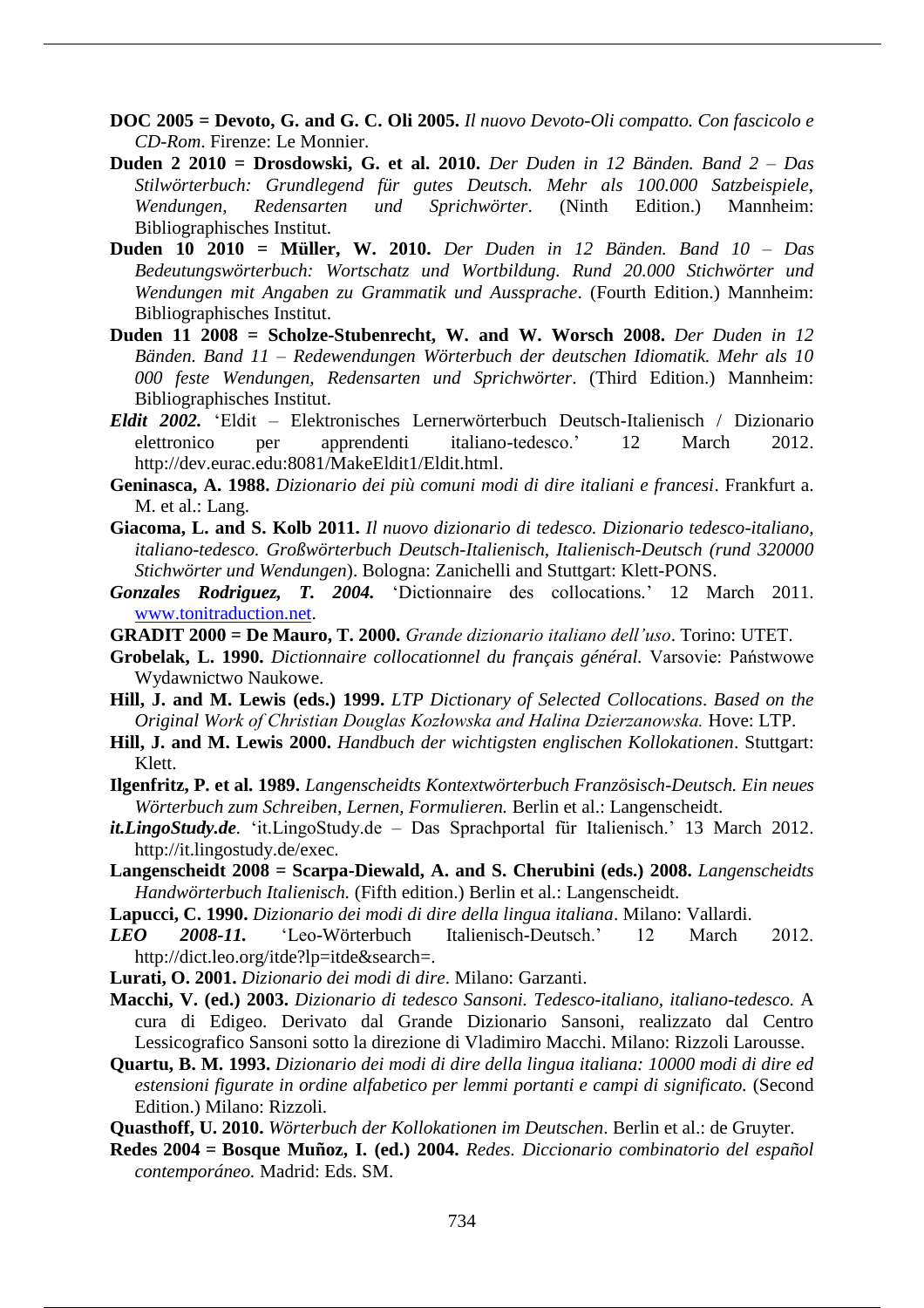- **Sabatini, F. and V. Coletti 2007**–**08.** *Il Sabatini Coletti*. *Dizionario della lingua italiana*. Milano: Sansoni.
- **Sorge, P. 2001.** *Dizionario dei modi di dire della lingua italiana. Origine e significato delle frasi idiomatiche e delle forme proverbiali rare e comuni*. (Second Edition.) Roma: Newton Compton.
- **Turrini, G. et al. (eds.) (1995).** *Capire l'antifona. Dizionario dei modi di dire con esempi di autore.* Bologna: Zanichelli.
- **Urzì, F. 2009.** *Dizionario delle combinazioni lessicali*. Luxembourg: Convivium.
- **Zingarelli, N. 2002.** *Vocabolario della lingua italiana (con CD-Rom).* Bologna: Zanichelli.
- **Zinglé, H. and M.-L. Brobeck-Zinglé 2003.** *Dictionnaire combinatoire du français. Expressions, locutions et constructions.* Paris: La maison du dictionnaire.

**B. Other Literature**

- **Albertini, S. and A. Sgobbi 2003.** *Großer Lernwortschatz Italienisch.* Ismaning: Hueber.
- *BADIP (BAnca Dati dell'Italiano Parlato) 2003-2010.* 12 March 2012. http://badip.unigraz.at/.
- **Blumenthal, P. 2006**. *Wortprofil im Französischen*. Tübingen: Niemeyer.
- **Cresti, E. (ed.) 2000.** *Corpus di italiano parlato*. Firenze: Accademia della Crusca.
- **Deveci, T. 2004.** 'Why and How to Teach Collocations.' *English Teaching Forum* 42, 16–20.
- **Frenzel, H. and W. Ross 1974.** *1000 idiomatische italienische Redensarten. Mit Erklärungen und Beispielen.* (Thirteenth Edition.) Berlin et al.: Langenscheidt.
- **Giacoma, L. and S. Kolb 2006.** 'L'utilità dell'introduzione sistematica delle collocazioni nella voce lessicografica bilingue. L'esempio del *Dizionario di Tedesco* (Giacoma-Kolb, Zanichelli-Klett, 2001).' In E. Corino et al. (eds.), *Proceedings of the XII Euralex International Congress 2006, Torino, Italia, September 6th – 9th 2006*. Alessandria: Edizioni dell'Orso, 967*–*978.
- **Hausmann, F. J. 1979.** 'Un dictionnaire des collocations est-il possible?' *Travaux de linguistique et de littérature* 17.1: 187*–*195.
- **Hausmann, F. J. 1984.** 'Wortschatzlernen ist Kollokationslernen. Zum Lehren und Lernen französischer Wortverbindungen.' *Praxis des neusprachlichen Unterrichts* 31: 395*–*406.
- **Hausmann, F. J. 1985.** 'Kollokationen im deutschen Wörterbuch: Ein Beitrag zur Theorie des lexikographischen Beispiels.' In H. Bergenholtz and J. Mugdan (eds.), *Lexikographie und Grammatik. Akten des Essener Kolloquiums zur Grammatik im Wörterbuch, 28.- 30.6.1984*. Tübingen: Niemeyer, 118*–*129.
- **Hausmann, F. J. 2004.** 'Was sind eigentlich Kollokationen?' In K. Steyer (ed.), *Wortverbindungen – mehr oder weniger fest.* Berlin and New York: de Gruyter, 309-334.
- **Konecny, C. 2010a.** *Kollokationen. Versuch einer semantisch-begrifflichen Annäherung und Klassifizierung anhand italienischer Beispiele.* (Forum Sprachwissenschaften, Volume 8.) München: Meidenbauer.
- **Konecny, C. 2010b.** 'Lexikalische Kollokationen und der Beitrag der Internet-Suchmaschine *Google* zu ihrer Erschließung und Beschreibung.' In S. Ptashnyk, E. Hallsteinsdóttir, and N. Bubenhofer (eds.), *Corpora, Web and Databases. Computer-Based Methods in Modern Phraseology and Lexicography*. (Phraseologie und Parömiologie, Volume 25.) Baltmannsweiler: Schneider Verlag Hohengehren, 77*–*94.
- **Konecny, C. 2010c.** 'Von "hinkenden" Stühlen, "tanzenden" Zähnen und "verlorenen" Verkehrsmitteln. Erfassung und Darstellung italienischer lexikalischer Kollokationen für deutschsprachige L2-Lerner (auf der Grundlage des *Dizionario di base della lingua italiana – DIB*).' In A. Dykstra and T. Schoonheim (eds.), *Proceedings of the XIV. Euralex International Congress, Leeuwarden, 6-10 July 2010.* Leeuwarden: Fryske Akademy, 1207*–*1221.